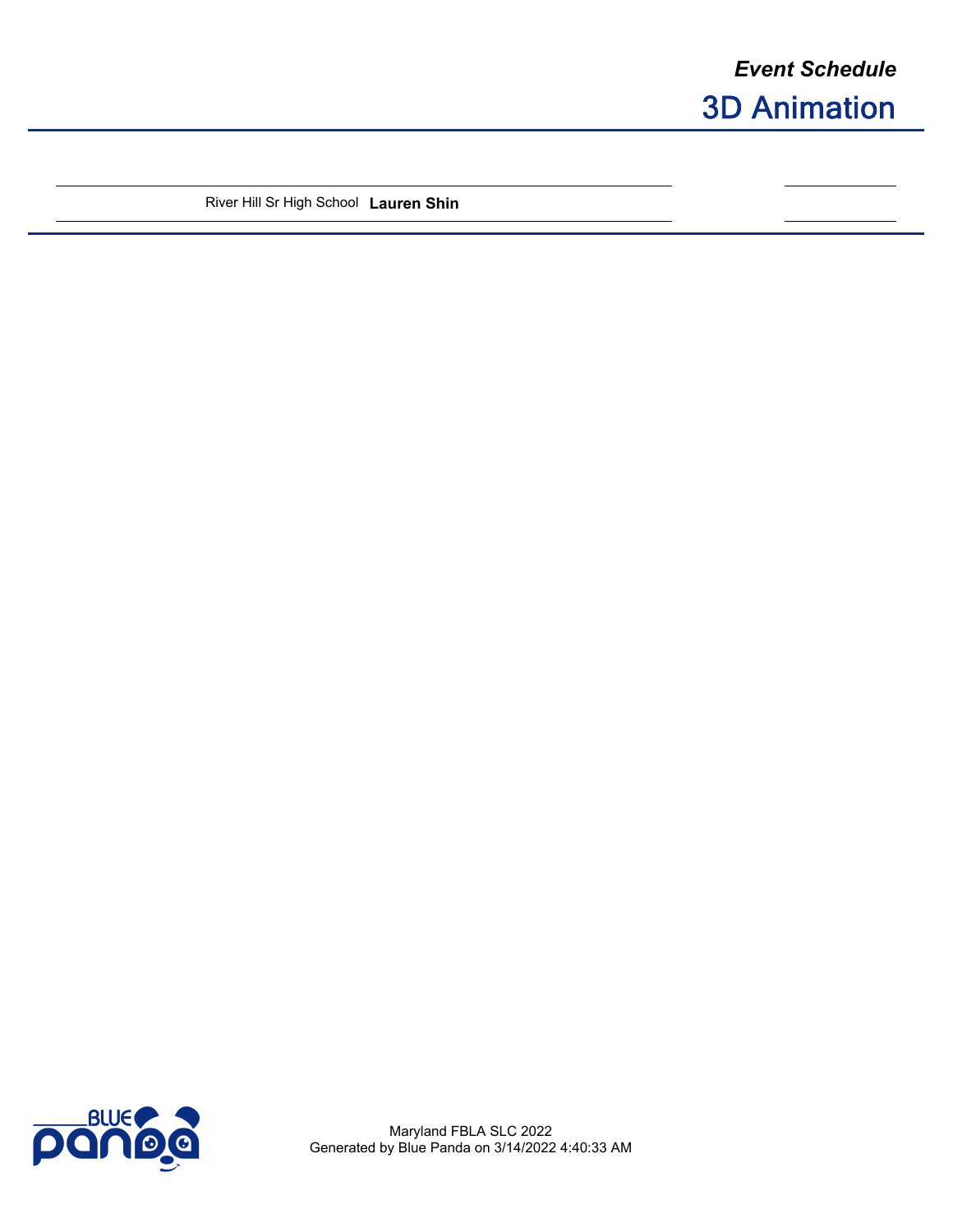| Mt. Hebron High School Joshu Kadavil       |                   |
|--------------------------------------------|-------------------|
|                                            | Akhil Karumuri    |
|                                            | John Lingam       |
| South River High School lan Faulkner       |                   |
| Urbana High School Sophia Yang             |                   |
| Walter Johnson High School Avery Seo       |                   |
|                                            | <b>David Song</b> |
| Walter Johnson High School Andrey Pichugin |                   |
|                                            |                   |

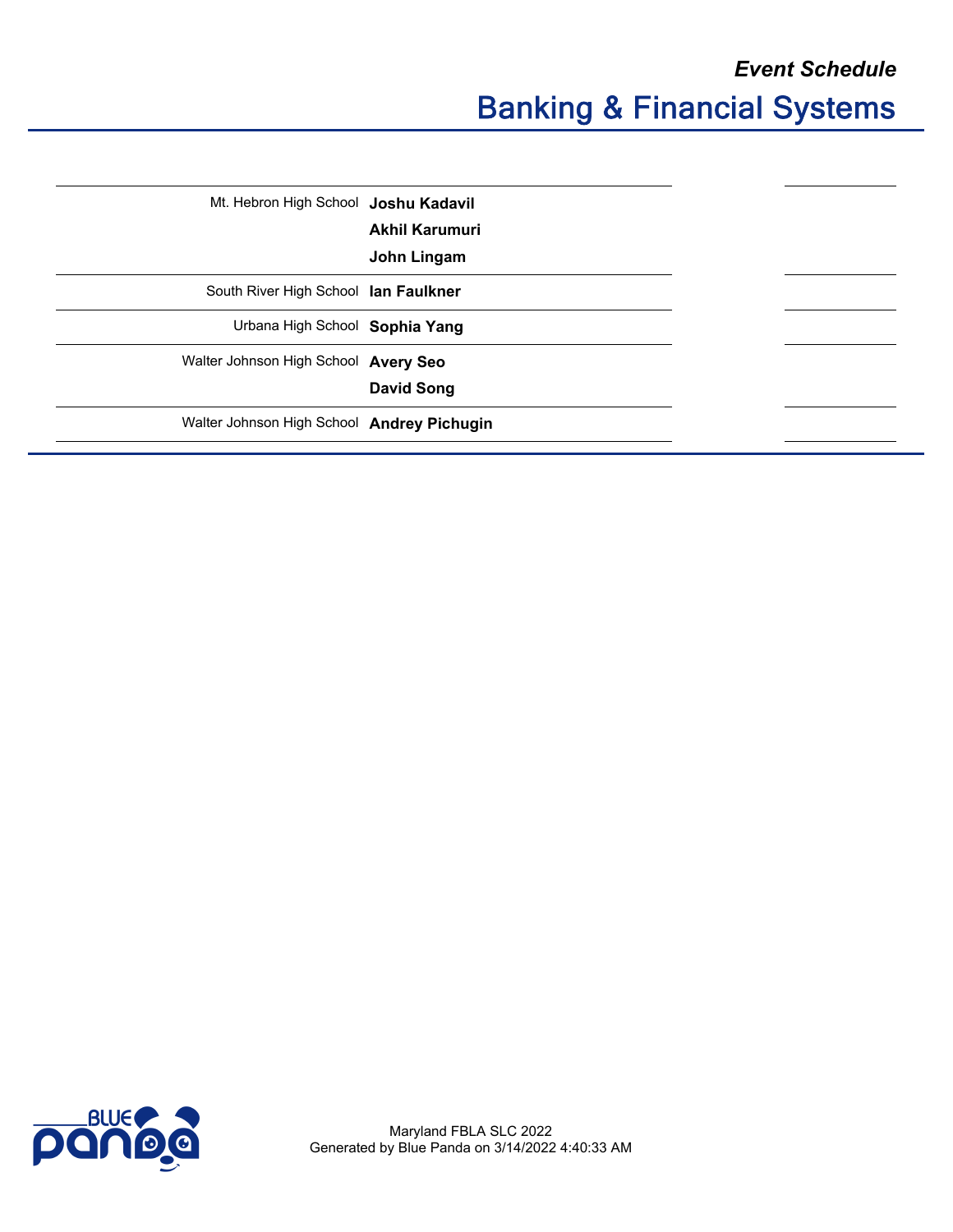$\overline{\phantom{a}}$ 

| Perry Hall Sr High School Nadeen Alqaysi         | <b>Ronelaire Cafirma</b>                                       |
|--------------------------------------------------|----------------------------------------------------------------|
| Mt. Hebron High School Kenneth Stewart           | <b>Natalie Venginickal</b>                                     |
| River Hill Sr High School Maria Docouto          | <b>Evelyn Dzubak</b><br><b>Jannah Nassar</b>                   |
|                                                  | Glenelg High School Preethi Chalasani<br><b>Caitlin Silver</b> |
| Eastern Technical High School Camille Burton     | Kristijana Naum                                                |
| Dr. Henry A. Wise Jr. High School Amari Elazier  |                                                                |
| Dr. Henry A. Wise Jr. High School Aryaun Stevens |                                                                |
|                                                  | Urbana High School Alexander Fuentes                           |
|                                                  | Urbana High School Sharada Narayanan                           |
| South River High School Josie Baker              |                                                                |
| Patterson Mill High School Lucas Cooper          | <b>Samuel Lever</b>                                            |
| River Hill Sr High School Claire Burnett         | <b>Aysegul Yildiz</b>                                          |

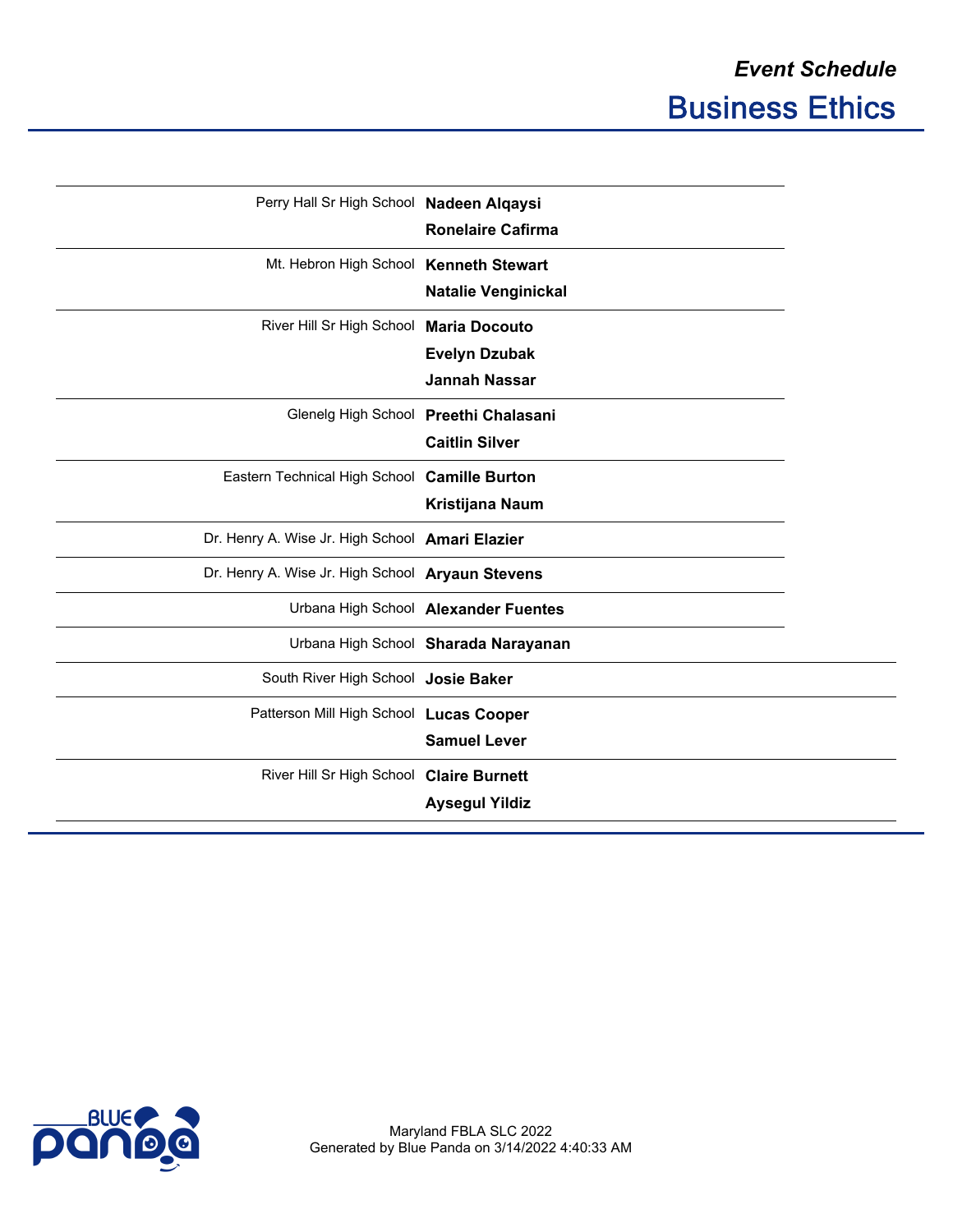| River Hill Sr High School Laura Mason                |                                                     |
|------------------------------------------------------|-----------------------------------------------------|
|                                                      | <b>Arjun Singh</b>                                  |
|                                                      | Marriotts Ridge High School Colin Buechler-Neimeyer |
|                                                      | <b>Sangmin Lee</b>                                  |
| Eastern Technical High School Canor Junuel De Castro |                                                     |
|                                                      | Mustafa Kamil                                       |
|                                                      | Aneil Nijjar                                        |
| Marriotts Ridge High School Sanjna Das               |                                                     |
| North Caroline High School Macy Brandt               |                                                     |
|                                                      |                                                     |

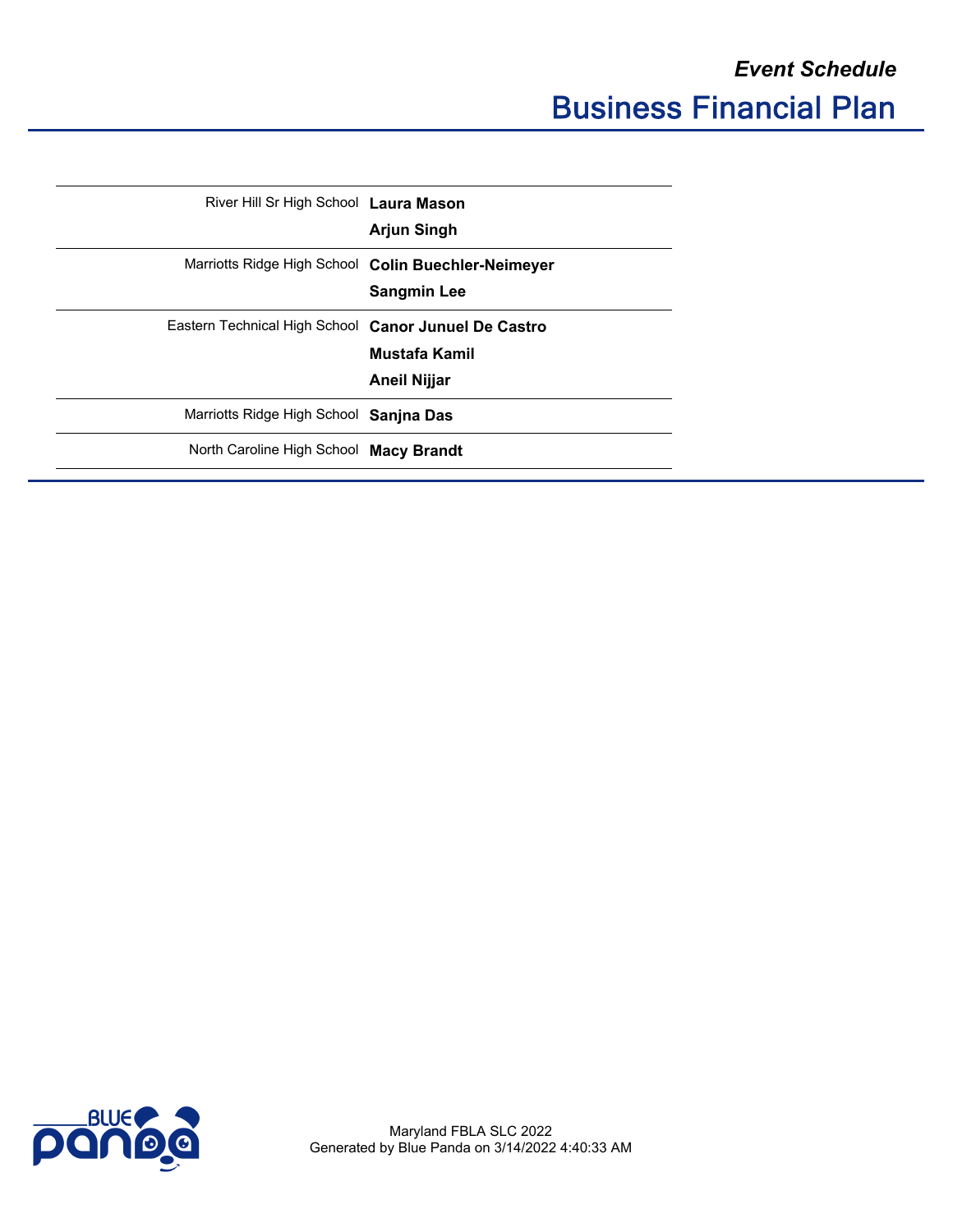$\sim$ 

| River Hill Sr High School Alexandra Liu            |                                      |
|----------------------------------------------------|--------------------------------------|
|                                                    | <b>Laura Zhang</b>                   |
| Mt. Hebron High School Sanjana Chittimalla         |                                      |
|                                                    | Nivetha Rajapandi                    |
| South River High School Sergei Pavlov              |                                      |
| Calvert Hall College High School James Fitzsimmons |                                      |
|                                                    | <b>Jack Sullivan</b>                 |
|                                                    | <b>Nick Waite</b>                    |
| Chopticon High School Mi Than                      |                                      |
| Annapolis High School Ryan Flynn                   |                                      |
|                                                    | <b>John Gonsalves</b>                |
|                                                    | <b>Thomas Kadala</b>                 |
| Huntingtown High School Lorenzo Guttadauro         |                                      |
| Century High School Wyatt Elwood                   |                                      |
|                                                    | <b>Colin Hanson</b>                  |
|                                                    | <b>Matthew Hollander</b>             |
| Woodlawn High School Mercy Raji                    |                                      |
| North Harford High School Elijah Brown             |                                      |
|                                                    | Century High School Samantha Mailhot |
|                                                    | Lillian (Lily) Plank                 |
| Glenelg High School Gaurav Sharma                  |                                      |
| Dulaney High School Riya Mahale                    |                                      |
| River Hill Sr High School James Leveque            |                                      |
|                                                    | <b>Dino Versace</b>                  |
| Chopticon High School Laila Cox                    |                                      |
|                                                    |                                      |

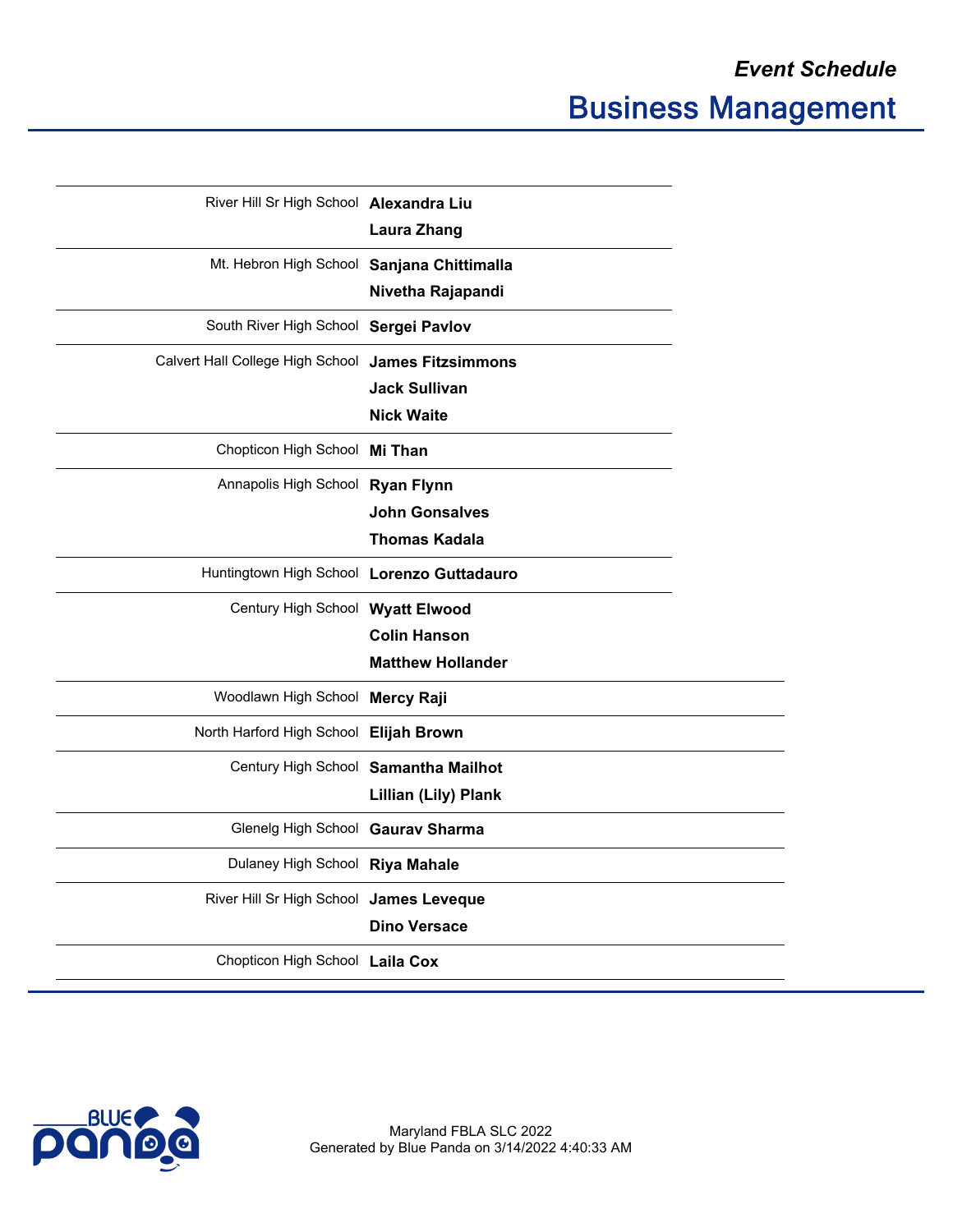| North East High School (CC) Stephen Davis       |                                                 |
|-------------------------------------------------|-------------------------------------------------|
|                                                 | <b>Nathan England</b>                           |
|                                                 | <b>Andrew Kosinski</b>                          |
| North East High School (CC) Anna Breneman       |                                                 |
|                                                 | <b>Kiley Leftridge</b>                          |
| Mt. Hebron High School Jason Lee                |                                                 |
|                                                 | Giuliana Pangan                                 |
|                                                 | <b>Hiya Patel</b>                               |
| River Hill Sr High School Robert Guan           |                                                 |
|                                                 | <b>Anna Liu</b>                                 |
|                                                 | <b>Kevin Liu</b>                                |
| Century High School Sydney Feola                |                                                 |
|                                                 | <b>Kaelyn Harvey</b>                            |
|                                                 | River Hill Sr High School Sitara Chakkamadathil |
|                                                 | Deepti Jackson                                  |
| Eastern Technical High School                   | <b>Matthew Mende</b>                            |
|                                                 | Naman Nagelia                                   |
| Eastern Technical High School Teluge Bazarsuren |                                                 |
|                                                 | <b>Nathaniel Corey</b>                          |
|                                                 | <b>Aditya Waikar</b>                            |
| Marriotts Ridge High School Pranav Rajan        |                                                 |
|                                                 | <b>Zachary Wu</b>                               |
|                                                 |                                                 |

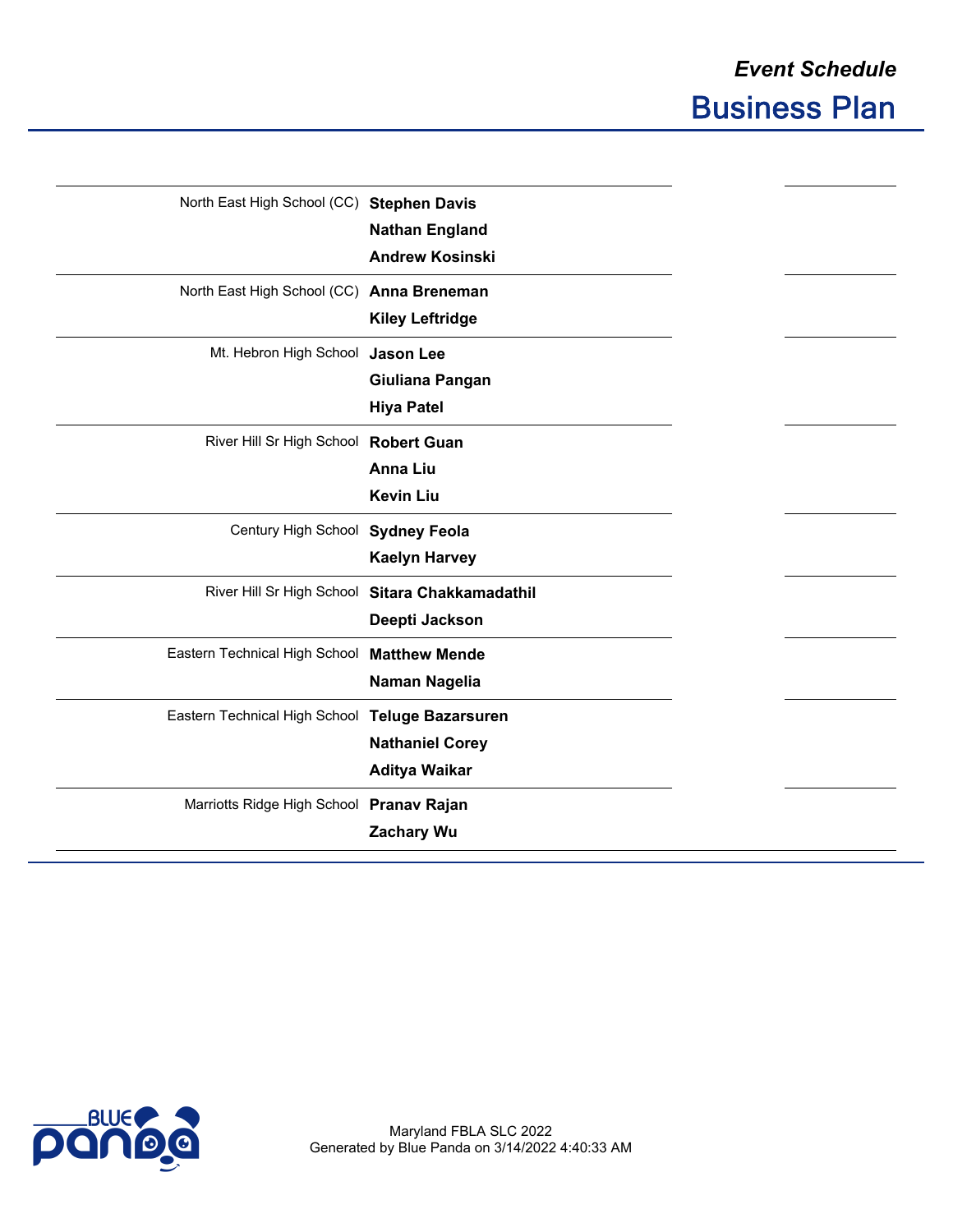|                                                    | Dulaney High School Drew Dannenfelser  |
|----------------------------------------------------|----------------------------------------|
|                                                    | <b>Christopher Esslinger</b>           |
|                                                    | <b>Jack MacLaren</b>                   |
| Woodlawn High School Junia Curtis                  |                                        |
| South River High School Connor Feldmann            |                                        |
| Eastern Technical High School Saige Dillard        |                                        |
| Huntingtown High School Christian Arias            |                                        |
| Reservoir High School Anjola Babalola              |                                        |
|                                                    | <b>Yuanchu Kambon</b>                  |
| Century High School Erin Welch                     |                                        |
| River Hill Sr High School Aditya Mishra            |                                        |
|                                                    | <b>Sriram Vuyyuru</b>                  |
| River Hill Sr High School Alexander Michos         |                                        |
| Eastern Technical High School Jaekah Teresa Cortes |                                        |
|                                                    | Dulaney High School Pia Asseo de Choch |
|                                                    |                                        |

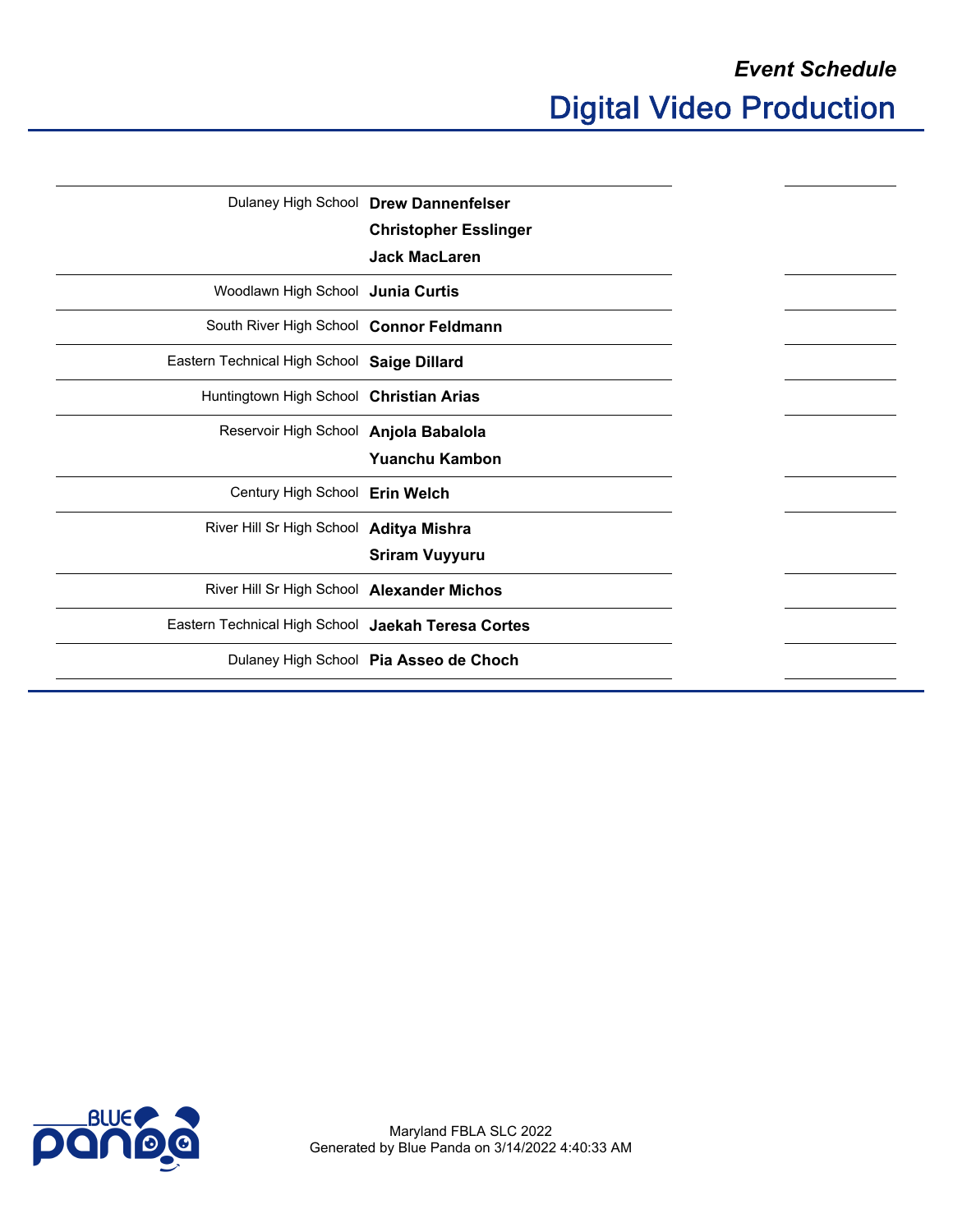| Dr. Henry A. Wise Jr. High School Kendi Holland |                                          |
|-------------------------------------------------|------------------------------------------|
| James M. Bennett High School Sheon Shaju        |                                          |
|                                                 | <b>Lawrence Wilson</b>                   |
| South River High School Nazeer Ahmed            |                                          |
|                                                 | <b>Gavin Clow</b>                        |
|                                                 | Jayden Paige                             |
| Glenelg High School Jason Klopp                 |                                          |
|                                                 | <b>James Wilcom</b>                      |
|                                                 | New Town High School Dominic Dangerfield |
|                                                 | <b>David Fakinlede</b>                   |
| Annapolis High School Otto Hintermister         |                                          |
| Annapolis High School Ashley McNulty            |                                          |
|                                                 | <b>Sara McNulty</b>                      |
|                                                 | <b>Beth Morgan</b>                       |
| Mt. Hebron High School Sashank Kotla            |                                          |
|                                                 | <b>Rithwik Puli</b>                      |
|                                                 | <b>Dhruv Shah</b>                        |
| River Hill Sr High School Asher Albert          |                                          |
| Urbana High School Arushi Patel                 |                                          |
|                                                 | <b>Sarah Shah</b>                        |
| Hereford High School Jordan Ackerman            |                                          |
|                                                 | <b>Xander VanDorpe</b>                   |
|                                                 | John Venn                                |
| River Hill Sr High School Jiwan Ghoseiri        |                                          |
|                                                 | <b>Colin Hess</b>                        |
| Catonsville High School Yahleel Raya            |                                          |
| Largo High School Atira Wanyou                  |                                          |
|                                                 | Urbana High School Rachael Thyparambil   |
|                                                 |                                          |

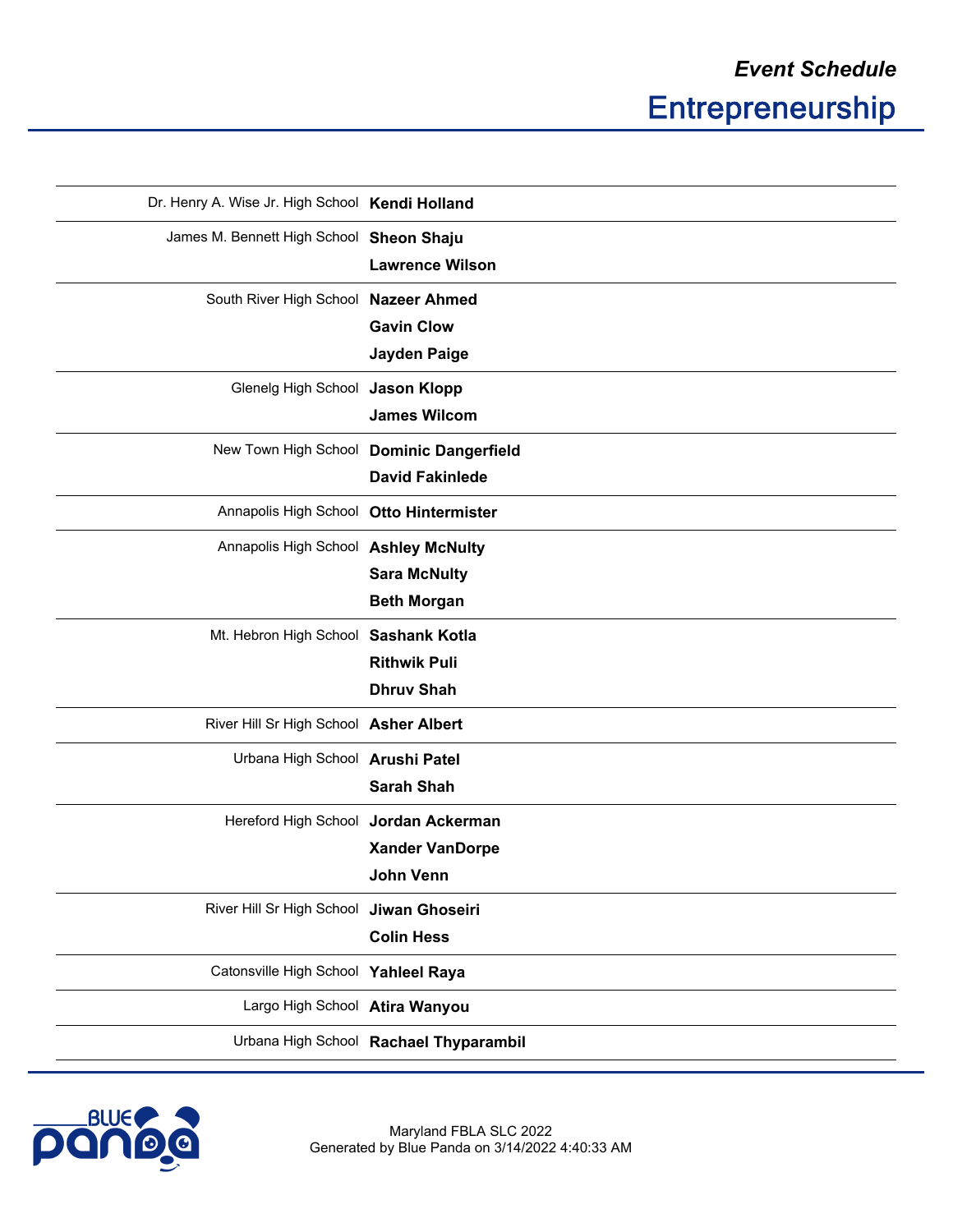*Event Schedule*

| North East High School (CC) Luke Conway           |                                    |  |
|---------------------------------------------------|------------------------------------|--|
|                                                   | <b>Gavin Meisner</b>               |  |
| Century High School Thomas Brooks                 |                                    |  |
|                                                   | <b>Gavin Spath</b>                 |  |
| Dulaney High School Steven Kuo                    |                                    |  |
|                                                   | <b>Alan Liu</b>                    |  |
|                                                   | <b>Ryan Tiedemann</b>              |  |
| Tuscarora High School Rida Saifullah              |                                    |  |
|                                                   | <b>Joyce Zhang</b>                 |  |
| Franklin High School Alaina Hetrick               |                                    |  |
|                                                   | <b>Ava Mowrey</b>                  |  |
|                                                   | <b>Sofia Reich</b>                 |  |
| River Hill Sr High School Vyahruthi Anagani       |                                    |  |
| Walter Johnson High School Samuel Williams        |                                    |  |
|                                                   | Glenelg High School Rukmini Gaddam |  |
|                                                   | <b>Maryam Haider</b>               |  |
|                                                   | <b>Nadia Lessing</b>               |  |
| Eastern Technical High School Kenzie Barrett      |                                    |  |
|                                                   | <b>Ryleigh Kyle</b>                |  |
| Northern High School (Calvert Co) Mirakohl Coates |                                    |  |
| Manchester Valley High School Kayli Filipowicz    |                                    |  |
| Richard Montgomery High School Kevin Baer         |                                    |  |
| Century High School Alayna Gifford                |                                    |  |
|                                                   | <b>Rileigh Mansfield</b>           |  |
| South River High School Sarah Alvi                |                                    |  |
|                                                   | <b>Isabella Del Castillo</b>       |  |
| Annapolis High School Alexis Rooney               |                                    |  |
|                                                   |                                    |  |

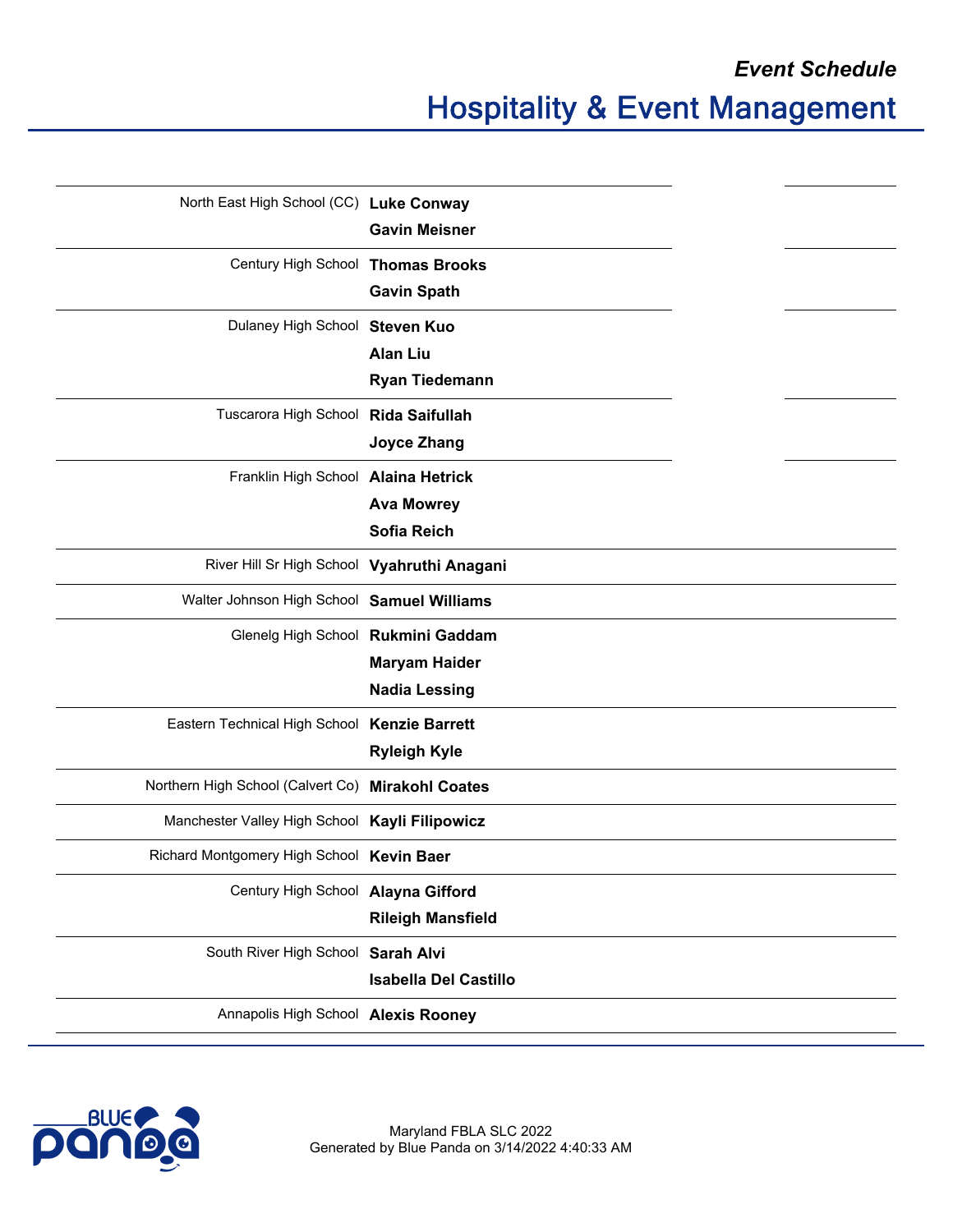| South River High School Caroline Finn          |                                                      |  |
|------------------------------------------------|------------------------------------------------------|--|
|                                                | Annapolis High School Rokhayatou Biteye              |  |
|                                                | Juwayriah Okedeyi                                    |  |
| Century High School Cassidy Bartel             |                                                      |  |
|                                                | <b>Keerti Das</b>                                    |  |
|                                                | Juliana Lopez                                        |  |
| Eastern Technical High School Aiden Eldho      |                                                      |  |
|                                                | <b>Leul Solomon</b>                                  |  |
| Marriotts Ridge High School Kavin Seralathan   |                                                      |  |
|                                                | <b>Abihith Velmuri</b>                               |  |
|                                                | Didi Zhang                                           |  |
| Eastern Technical High School Aliza Bilal      |                                                      |  |
|                                                | <b>Perisa Shrestha</b>                               |  |
| River Hill Sr High School Mahnoor Rao          |                                                      |  |
| Richard Montgomery High School Rachel Wang     |                                                      |  |
| Dulaney High School Xin Yue Lu                 |                                                      |  |
| Mt. Hebron High School Ishita Sondhi           |                                                      |  |
|                                                | <b>Sheridan Stokes</b>                               |  |
| Chopticon High School Treselle Cinco           |                                                      |  |
|                                                | Patterson Mill High School Nicole Cordoba Villarreal |  |
|                                                | Victoria Figueroa                                    |  |
| Manchester Valley High School Sofia Prudnikova |                                                      |  |
| Marriotts Ridge High School Amrutha Alibilli   |                                                      |  |
|                                                | <b>Phanishree Gunukula</b>                           |  |
| Century High School Tyler Fucello              |                                                      |  |
|                                                |                                                      |  |

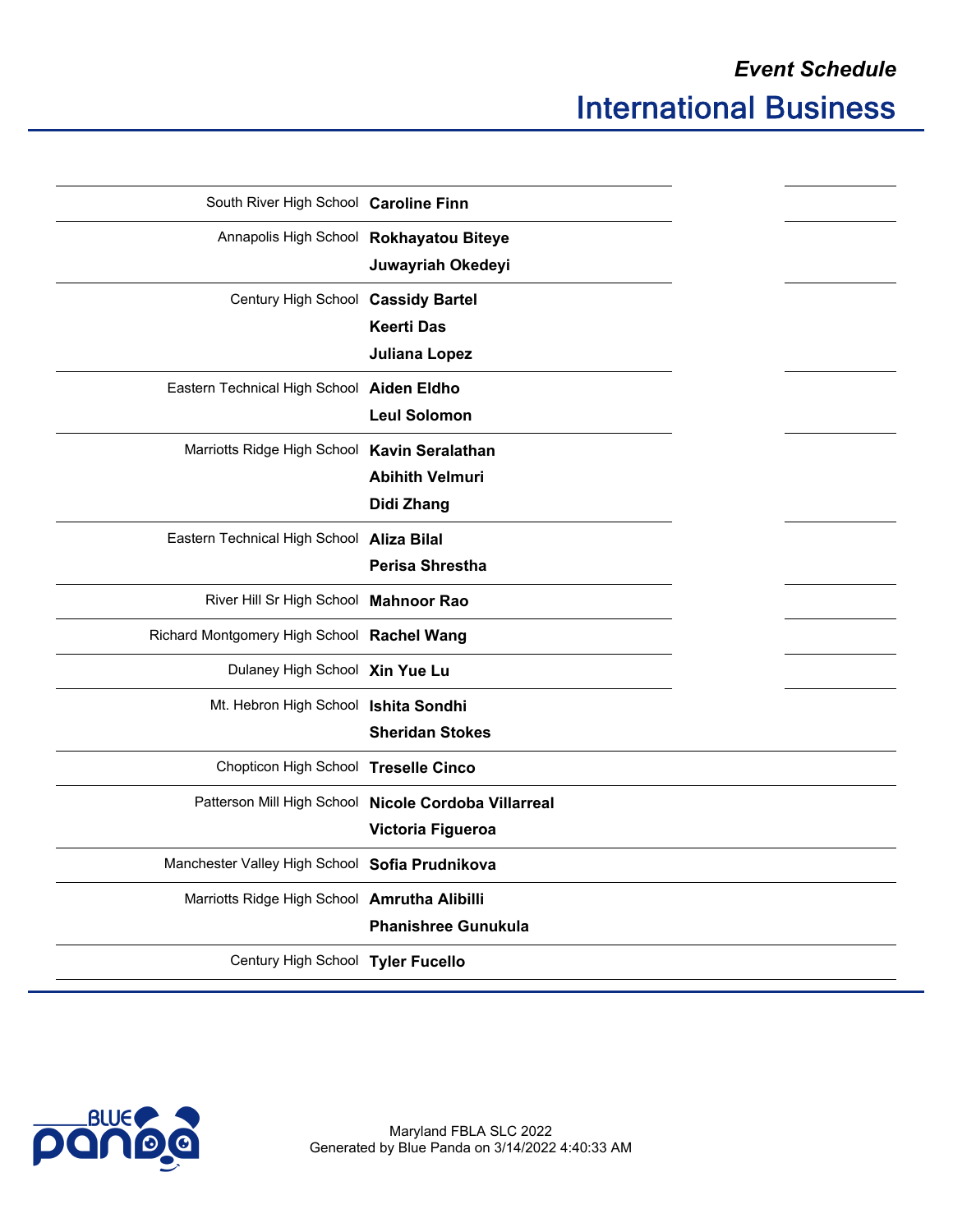| Manchester Valley High School Erin Chaney  | <b>Abby Simpson</b>     |
|--------------------------------------------|-------------------------|
|                                            |                         |
| Urbana High School Shawn Chen              |                         |
|                                            | <b>Dinesh Ganesan</b>   |
|                                            | <b>Henry Wang</b>       |
| River Hill Sr High School Vipin Chaganti   |                         |
|                                            | <b>Edison Chiang</b>    |
| River Hill Sr High School Justin Kim       |                         |
|                                            | <b>Evan Marlow</b>      |
| Huntingtown High School Abigail Sharpe     |                         |
| Century High School                        | <b>Morgan Dierker</b>   |
|                                            | <b>Meghan Houldson</b>  |
|                                            | <b>Ayana Walters</b>    |
| River Hill Sr High School Evelyn Rose      |                         |
|                                            | <b>Kate Tulis</b>       |
| Urbana High School Mona Kurian             |                         |
|                                            | <b>Yashita Thalla</b>   |
|                                            | <b>Swangika Tiwary</b>  |
| River Hill Sr High School                  | <b>Maya Chan</b>        |
|                                            | <b>Lauren Jee</b>       |
|                                            | <b>Katelyn Sauritch</b> |
| Eastern Technical High School Brooke Angel |                         |
|                                            | <b>Avery Szymanski</b>  |
| Montgomery Blair High School Anne Wang     |                         |
|                                            | <b>Jackie Wang</b>      |
| New Town High School Dwayne Harris         |                         |
| South River High School Samuel Portillo    |                         |
| North East High School (CC) lan Bruchey    |                         |
|                                            | <b>Logan Richardson</b> |
| Eastern Technical High School Nora LeGeer  |                         |

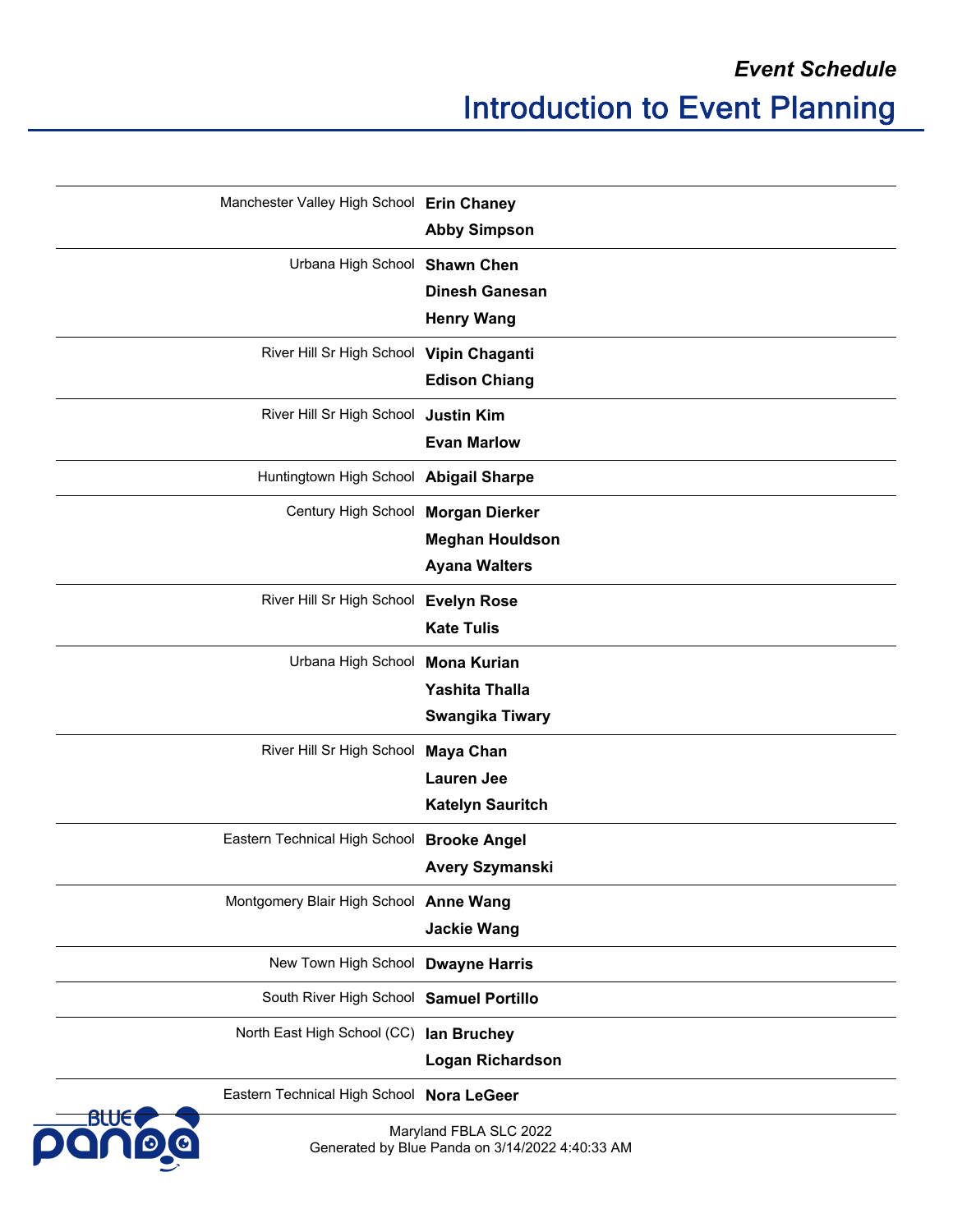*Event Schedule*

## Management Information Systems

| Mt. Hebron High School Arjun Bhatia        |                          |  |
|--------------------------------------------|--------------------------|--|
|                                            | <b>Rishi Chandu</b>      |  |
|                                            | <b>Andy Pu</b>           |  |
| River Hill Sr High School Bryce Handa      |                          |  |
|                                            | <b>Forrest Patterson</b> |  |
| Montgomery Blair High School Alexander Liu |                          |  |
|                                            | <b>Steven Wang</b>       |  |
| River Hill Sr High School Neal Goturi      |                          |  |
|                                            | <b>Sara Khan</b>         |  |
|                                            | <b>Suhani Patel</b>      |  |
| Annapolis High School Rachel Martin        |                          |  |
|                                            |                          |  |

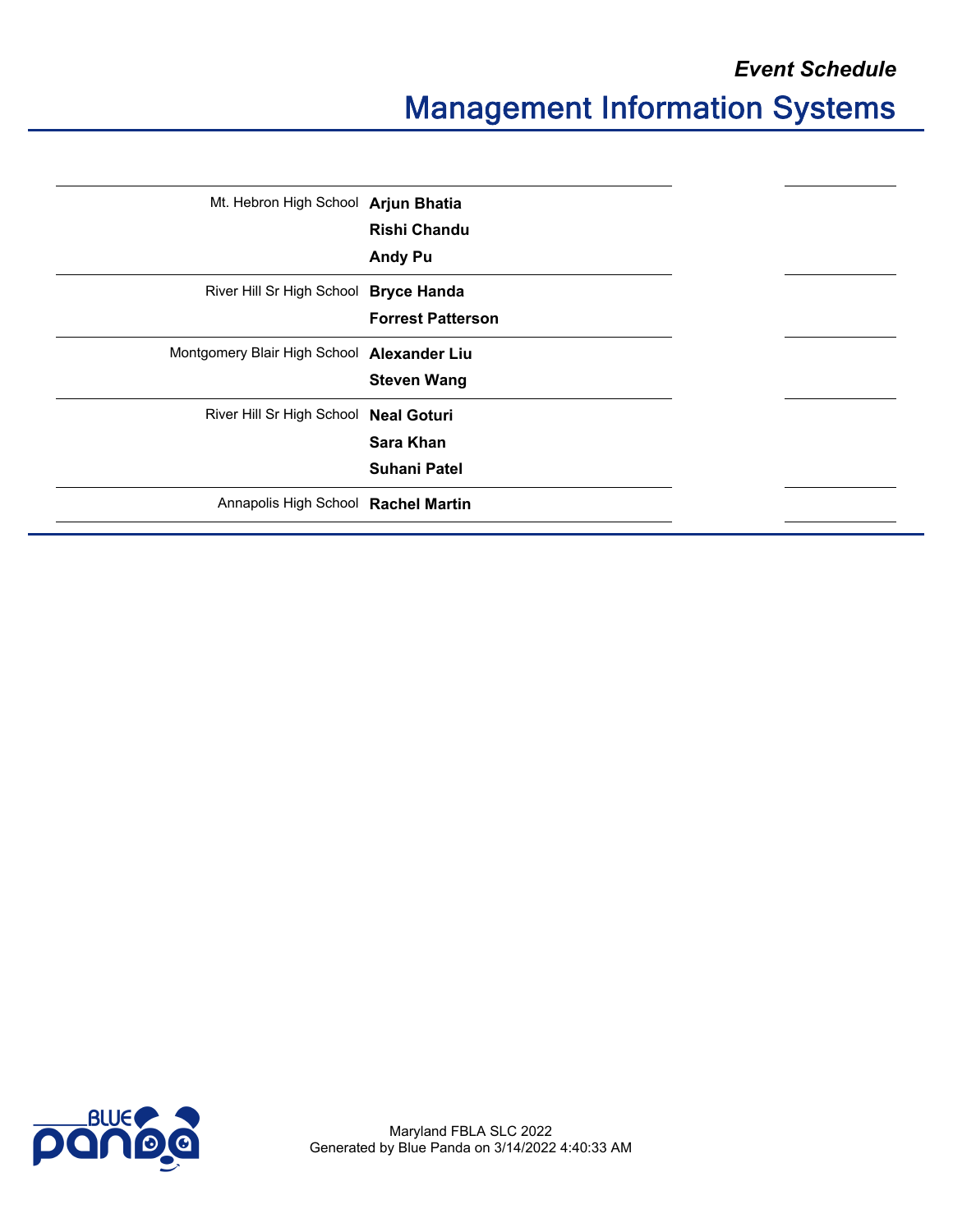| Northern High School (Calvert Co) Cason Bradford | <b>Calvert Burkholder</b><br><b>Steven Vilcheck</b>             |  |
|--------------------------------------------------|-----------------------------------------------------------------|--|
| Randallstown High School Inioluwa Olaleye        |                                                                 |  |
| Reservoir High School Runor Agarin               |                                                                 |  |
| Winters Mill High School Mason Edwards           |                                                                 |  |
| Century High School Charlotte Geiger             | <b>Natalie Mason</b>                                            |  |
|                                                  | Hereford High School Zachariah Jacobs<br><b>Emerson Lehnert</b> |  |
| Annapolis High School Sara Milio                 |                                                                 |  |
| Walter Johnson High School Allison Xu            |                                                                 |  |
| Calvert Hall College High School Ben Brune       | <b>Connor Hamm</b><br><b>Cameron Hayes</b>                      |  |
|                                                  | Hereford High School Harshini Arumugam<br><b>Emma Perez</b>     |  |
| Richard Montgomery High School Ami Mundra        |                                                                 |  |
| Eastern Technical High School Ami Daya           | <b>Nidhi Patel</b>                                              |  |
| North East High School (CC)                      | <b>Bryce Barben</b>                                             |  |
| River Hill Sr High School Mark Antony            | <b>Shaunak Marathe</b>                                          |  |
| Southern High School (AACo) Natalie Voorhees     |                                                                 |  |
|                                                  |                                                                 |  |

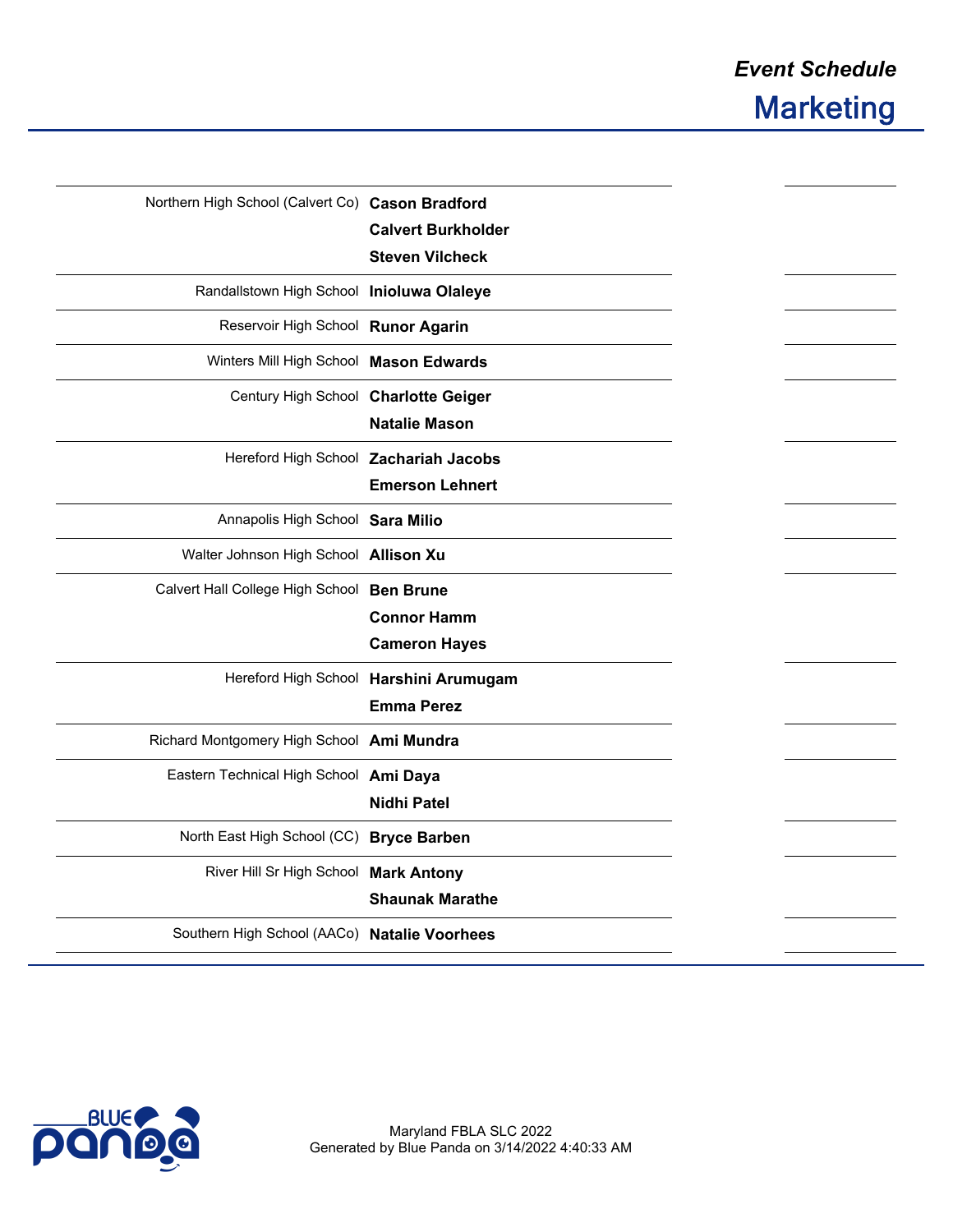| South River High School lan Abusamra                  |                        |
|-------------------------------------------------------|------------------------|
|                                                       | <b>Taha Ahmed</b>      |
|                                                       | <b>Harkeerat Singh</b> |
| Eastern Technical High School Bibirekosefowora Talabi |                        |
| Eastern Technical High School Raphael Vidal           |                        |
| New Town High School Garrick Gibson                   |                        |
| River Hill Sr High School Suhani Patel                |                        |
|                                                       | Sienna Rader-Gowda     |
| New Town High School London Murphy                    |                        |
|                                                       | <b>Meet Patel</b>      |
| Center For Career & Technical Education Raiden Snyder |                        |
| Center For Career & Technical Education Kylie Thomas  |                        |
| River Hill Sr High School Kayin Buckley               |                        |
|                                                       |                        |

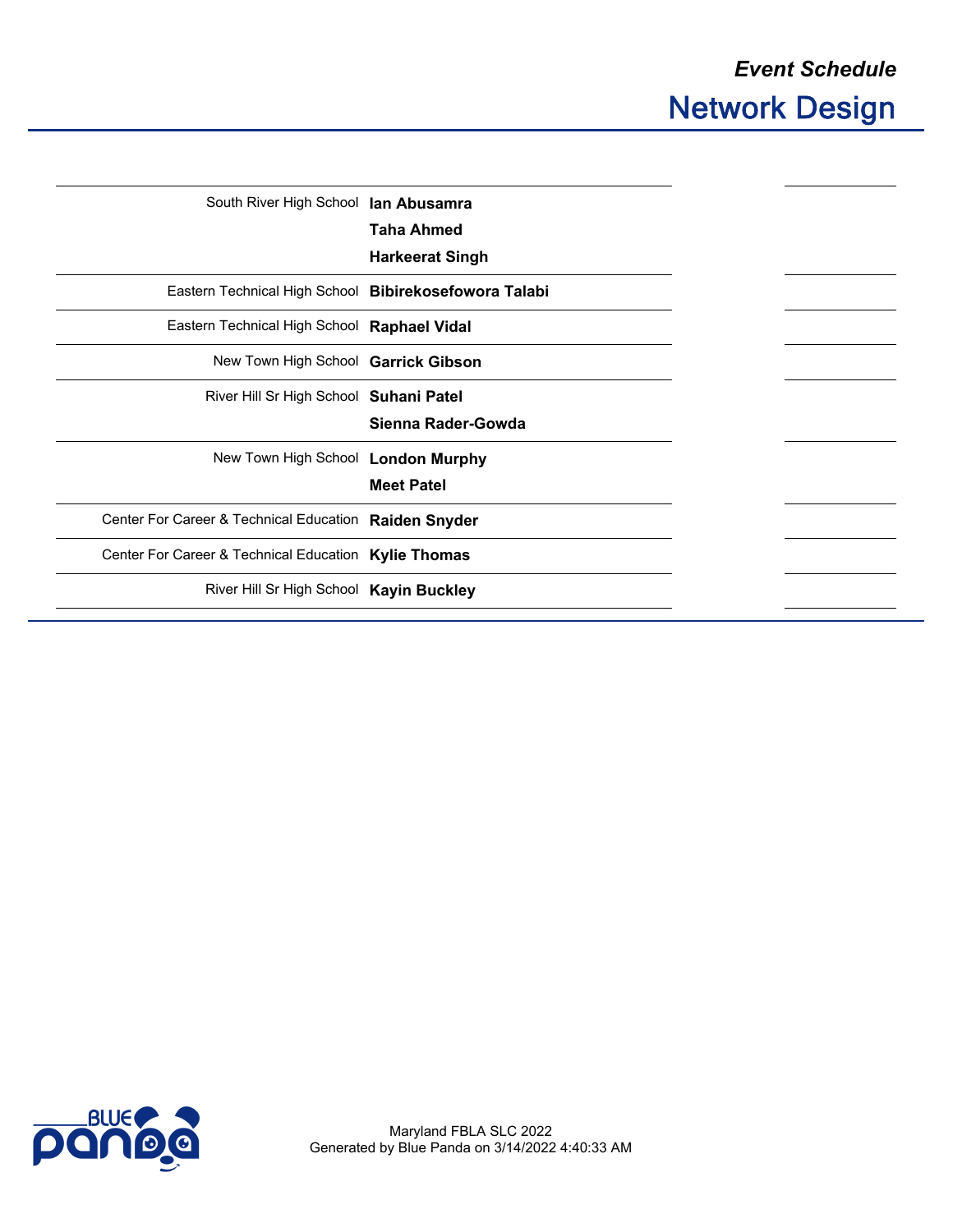|  | South River High School Jody Donelan   |                        |
|--|----------------------------------------|------------------------|
|  |                                        | <b>Seth Dorr</b>       |
|  |                                        | <b>Darby Doyle</b>     |
|  |                                        | <b>RJ Eubanks</b>      |
|  | River Hill Sr High School Anil Ambrosi |                        |
|  |                                        | <b>Mayzie Connelly</b> |
|  |                                        | <b>Dhruv Gupta</b>     |
|  |                                        | <b>August Hao</b>      |
|  | <b>Mohnish Mahajan</b>                 |                        |
|  | Century High School Sonja Kozlov       |                        |
|  |                                        | <b>Alyssa Kristian</b> |
|  |                                        | <b>Sophie Linton</b>   |
|  |                                        | <b>Lucy Welch</b>      |